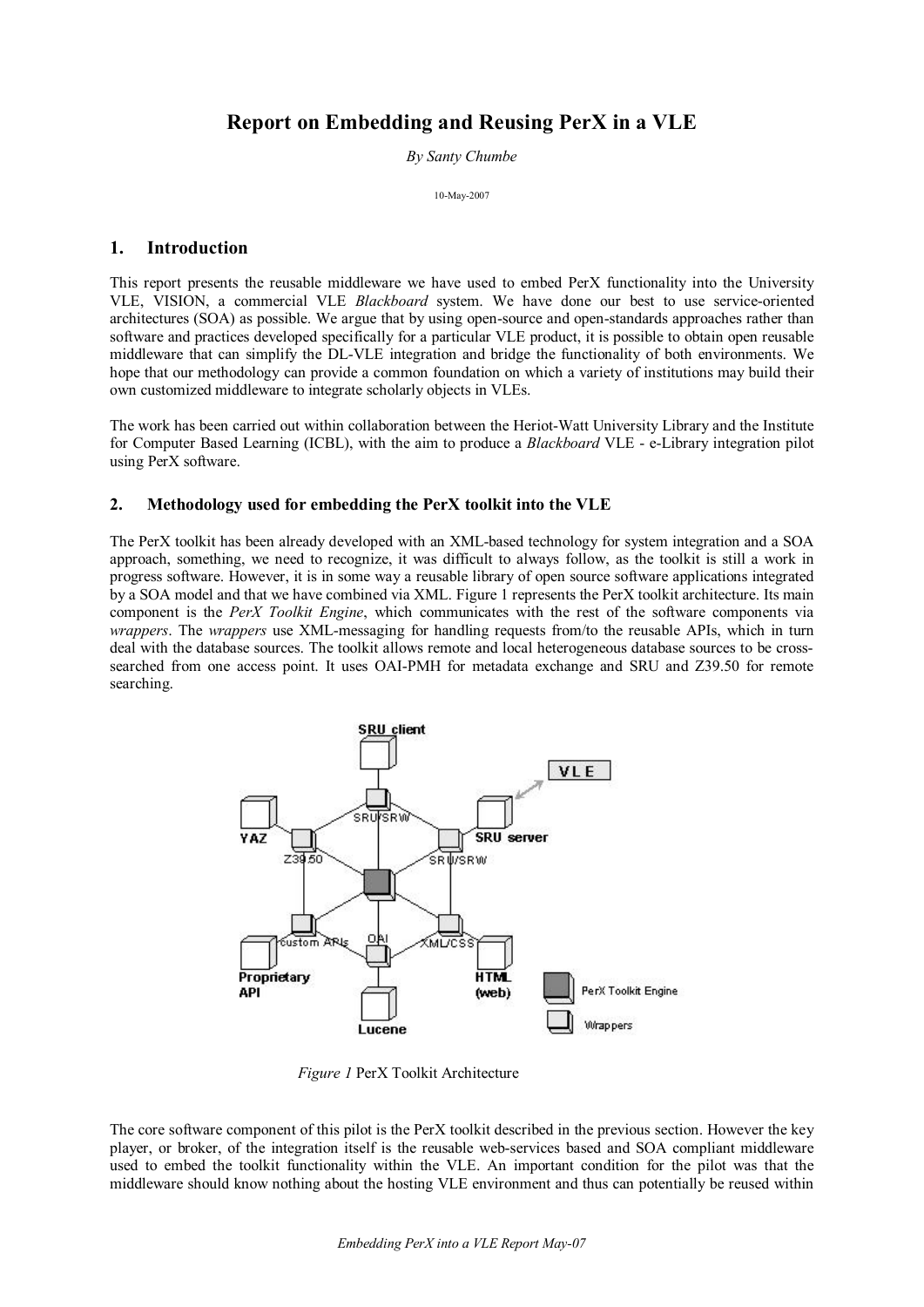any VLE framework. Its only function was to provide a "live bridge" between the toolkit functionality and the VLE system.

Our integration approach is based on a three-tier design pattern using an XML-based middleware API that sits between the *Blackboard* VLE (front end) and the PerX toolkit (back end) systems, and we do use the open standard SRU/SRW protocol for interoperability and XML message exchanging between the systems. The use of proven open standards effectively turns our XML-based middleware into a reusable *wrapper* or message broker. This approach would allow organizations to access virtually any SRU/SRW compliant system from within any SRU/SRW compliant DL system through a scalable service-oriented architecture. While simple, the middleware constitutes the basic infrastructure behind the DL-VLE integration, becoming a versatile alternative for integration. The basic deployment architecture of the proposed approach is shown in Figure 2.



*Figure* 2 DL-VLE integration architecture using a three-tier design model

The approach described above offers a potentially rich system-level DL-VLE integration because it uses a standard specification for interoperability such as the Search/Retrieve via URL (SRU) protocol encapsulated in a reusable middleware. The SRU/SRW protocol is simple to implement because it is a standard REST-ful specification for providing Web Services functionality without the complexity of tightly coupled designs as found in remote procedure calls such as SOAP [1]. A REST-based protocol uses the HTTP mechanism to implement a client/server model using TCP/IP sockets [2]. The encapsulated middleware (the HTTP client) opens a connection to the PerX toolkit's SRU server (the HTTP server) and sends a request message consisting of a search query using the HTTP GET method. The HTTP server then returns a response XML message with the search results using the POST method and then closes the connection. The middleware then reformats the XML message and puts the search results into the VLE database system, so they can be shareable in the VLE modules. The middleware is a kind of proxy or intermediary software that handles requests on behalf of the systems that it is bridging.

In order that the middleware be recognized by the VLE as one of its components, it needs to be encapsulated in a *building block* of the *Blackboard Learning System*. This is accomplished by issuing an XML configuration file (*manifest*) to identify the middleware as a "bridge type" *Blackboard* "*building block*," and by including *Blackboard* proprietary Java class Tag libraries to abstract user interface components [3]. The middleware implementation has followed as strictly as possible the current Java Servlet specifications for Web applications [4]. The *Blackboard* system includes a portal running on a *Tomcat servlet* [5] and in fact its "*building blocks*" are just local *portlets* that can be handled as web applications individually deployed on the local *servlet*. These *building blocks* do not adhere to the web services specifications for remote *portlets* (known as Web Services for Remote Portlets WSRP specification [6]), so they are not shareable from other portals or remote systems. However, this is not an issue for our implementation as we supply the share-ability via the REST-ful model described above. At its very core, the middleware is an SRU client that provides standards-based technology to achieve integrated behavior and performance at the system-level across diverse environments such as the federated search toolkit and the VLE system.

To the best of our knowledge the approach of combining SOA with SRU to embed DL functionality within a VLE for crosssearching remote databases and local repositories has not yet been reported fully, and practical implementations have not received much attention. An attempt to integrate VLEs and digital repository systems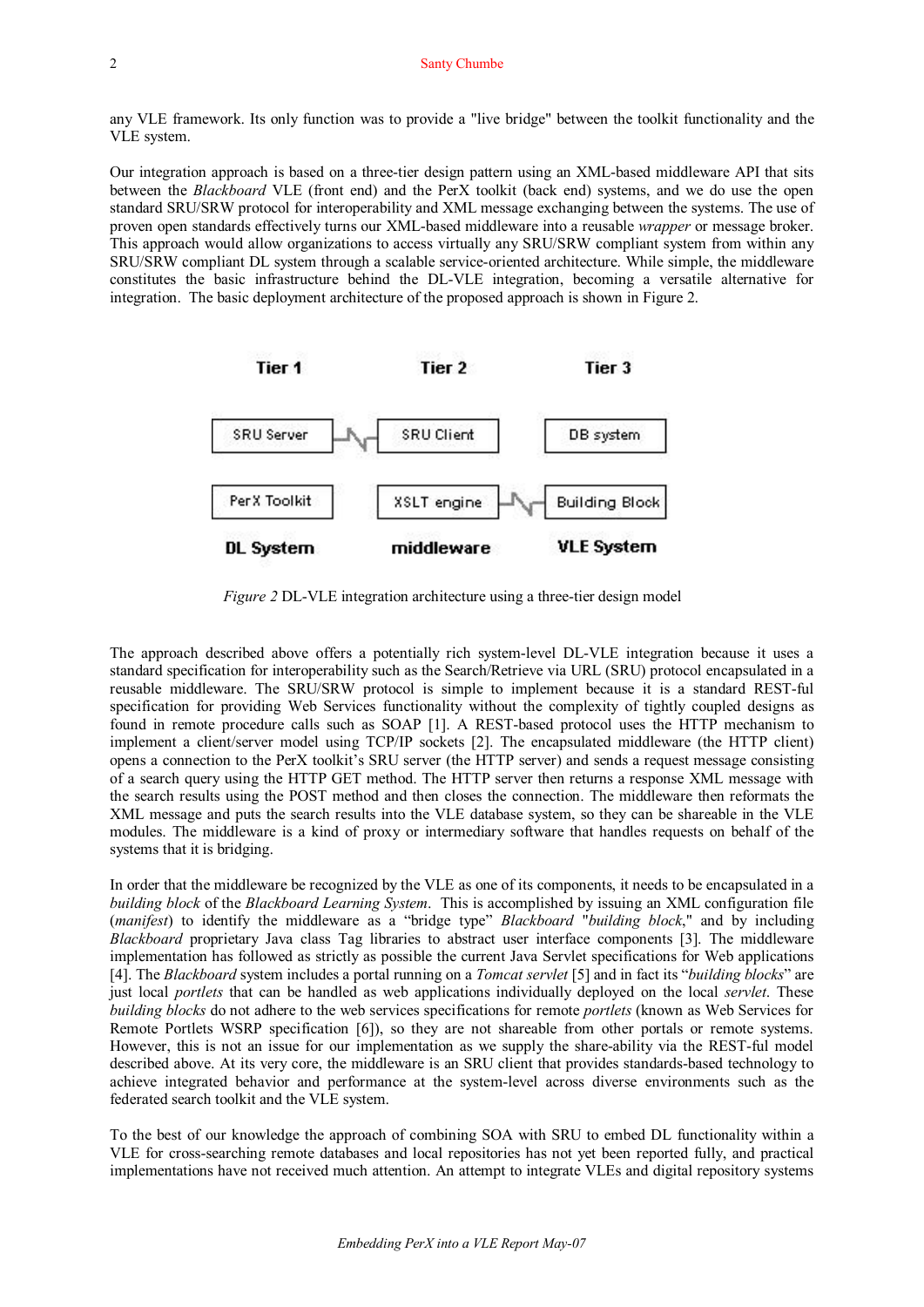using the SRU protocol in the open source d+ toolkit has been reported by Low B. [7]. However, some issues with the software were uncovered when using  $d$ + for interoperability with VLEs. Despite claims of adherence to the current service-oriented trend, it was found that, apart from the SRU functionality provided by licensed OCLC software, deployment and use of the d+ toolkit required hardcode configuration of the software components as well as of the digital repositories. Also, at the time of testing, d+ could only query one database at the time (a sequential searching approach in contrast to the desirable "simultaneous" crosssearching approach.) Performance issues were also noted. It seemed that the ability of d+ for searching Z39.50 targets was bound to the limitations of the JAFER toolkit [8], which is still not fully available for production. Other open source alternatives considered before PerX and found unsuitable for the work discussed here, were the MDC toolkit, MyLibrary and the software suite Greenstone. In the UK, the JISC – DiVLE research strand involved a number of projects looking at how library resources can be integrated into VLEs using open standards. Thus, for example, between 2002 and 2004, the OLIVE project has been focused on how the OpenURL standard can be used to link Reading lists and Learning objects from the VLE. It also explored the use of Web Services (SOAP.) However, little practical achievement was reported [9], and unfortunately most of the plug-in software developed by the project was dependent on the commercial platforms used for integration (*MetaLib*, *Blackboard*, *Aleph*, *Discover*, *SFX*, etc.) For example, the method for implementing OpenURL is tightly coupled to the search form in the *Building Block* and cannot be reused for other applications. Also, the approach of the OLIVE project of loading functionality on the *Building Block* for metadata management raised many interoperability issues, as the *Blackboard* metadata functionality proved to be unusable and inaccessible to other areas within *Blackboard*. In Australia, Richardson J. [10] also reported on a project at Griffith University to integrate library resources into the *Blackboard* system. She recognized the power of commercial products in this arena, such as Sentient *Discover*, which supports OpenURL and Z39.50, but also highlights the "cognitive disconnect" faced by users of *Blackboard* when are taken away to the *Discover* user-interface environment from the *Blackboard* user-interface environment.

On the other hand, SOA approaches in e-learning are being promoted as suitable alternatives by important organizations such as JISC (the United Kingdom's Joint Information Systems Committee), DEST (the Australian Department of Education Science and Training), ADL (the US Advanced Distributed Learning Initiatives), IMS (the Innovation Adoption Learning global learning consortium), NSDL (the US National Science Digital Library) and IC (Industry Canada). Need for stable and coherent technical frameworks or infrastructures where e-learning services can inter-operate harmoniously have been highlighted [11,12,13,14]. Our work is firmly in harmony with the above approach and recommendations, and it would be part of any standard e-learning framework where its functional components expose service behavior via loosely coupled interfaces. In this context, we follow with interest the work being carried out by related projects, such as the open source digital library architecture Fedora [15] and the NSDL Data Repository Architecture [16], as well as any research outcome from the JISC e-Framework for Education and Research Programme [17].

#### **2. Study of the impact of DLVLE integration on library users**

The prototype working system demonstrating the VLELibrary system interoperability is being tested at the Heriot Watt University. Testing is being carried out with a group of academic library users, and feedback is being gathered using a short questionnaire and informal interview. We hope to use the outcomes of the testing to asses the impact of the VLElibrary integration on academic and library users as well as a basis for gathering suggestions and recommendations for future developments to benefit institutional planning for library and institutional VLE integration. The reuse and sharing of DL content among the different VLE components is being explored with particular interest. We have had high interest in finding out how users rate the usefulness of cross searching from within the VLE and the convenience of onward use of search results in other VLE functions e.g. exporting, saving, emailing and posting them to discussion boards. The prototype system, named as *PerX Building Block*, provides distributed searching of a sample of subscribed ejournals, the local library catalogue (OPAC) and the Google search engine.

Regarding possible performance issues of the proposed DL-VLE integration, we have noticed that SRU/SRW is not necessary relatively slow. We were expecting that the SOA-based prototype be significantly slower than fast, general purpose search engines because it uses XML-based messaging services, which typically consume more computing resources. However, after assessing the performance of the search services when searching various heterogeneous scholarly objects, users noticed that speed and performance were not issues in the prototype.

Finally, some recommendations for increasing the usability and the effectiveness of the prototype have been identified. In addition to more sophisticated retrieval and searching algorithms (e.g. full common Boolean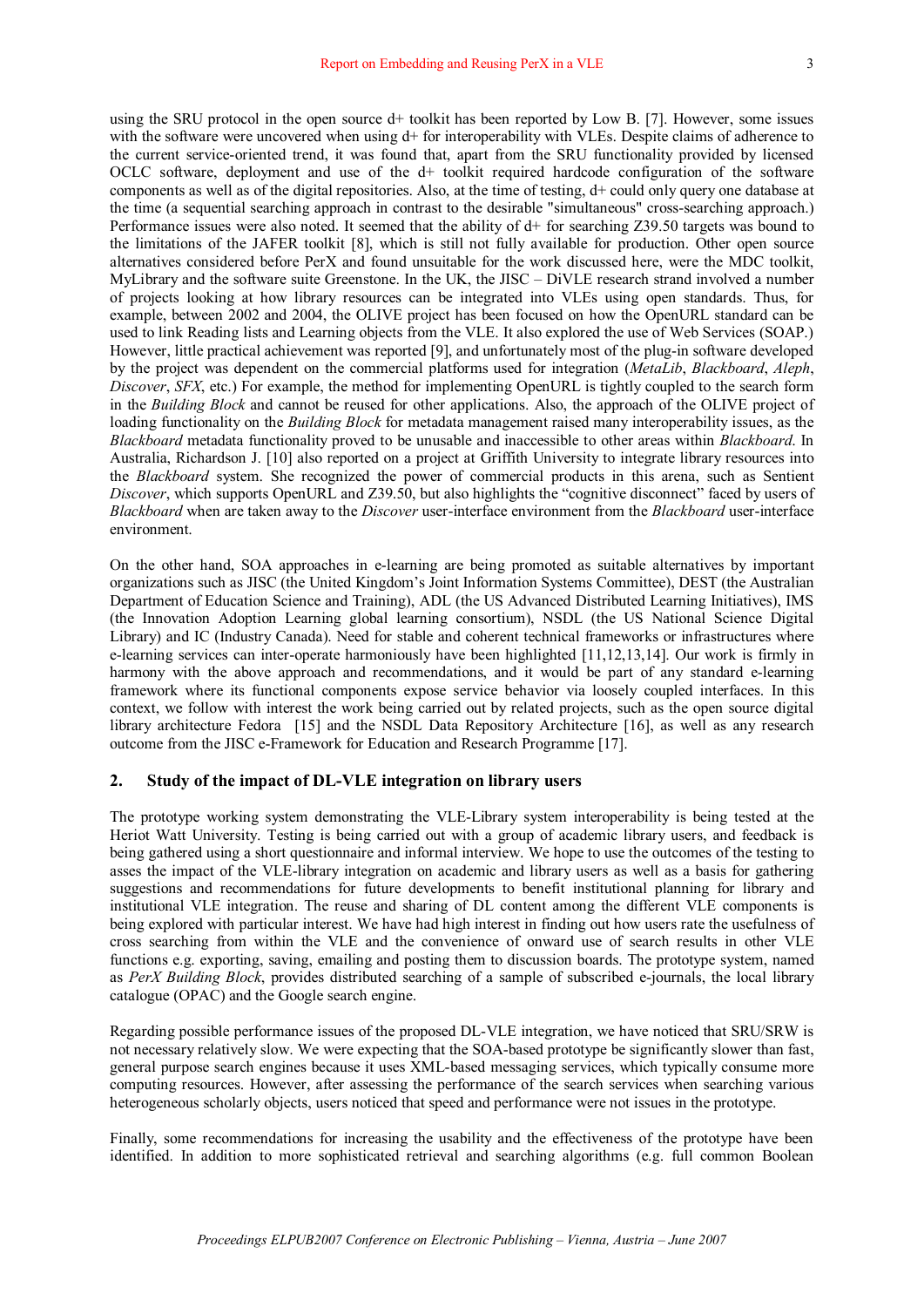support across heterogeneous databases), there are key operational enhancements that have been acknowledged as desirables. Enhancements include:

\* Combining search results from multiple databases, which involves unified ranking.

\* Comparing and consolidating search results (simplest case: removing duplicate search results; more complex case: fussy techniques for combining several databases´ results).

\* Discovering inconsistencies and removing them in the search results (for example search results that seems to be different but in fact point to same resources).

### **6. Conclusions**

By using open-source and open-standards approaches rather than products and practices developed specifically for an individual VLE product, we have obtained a reusable middleware that can provide a common foundation on which a variety of institutions may build their own customized middleware to integrate their scholarly objects in VLEs. Our study hopes to demonstrate that the use of service-oriented architectures (SOA) and REST-ful based (SRU) open source middleware is a cost effective, simple and open alternative for embedding digital library services within learning and teaching frameworks.

Although SOA middleware reduces the need for system development and also management and maintenance burdens, the performance of SOAbased search services need to be monitored for large production services, because XML-based messaging services typically consume more computing resources and are slower than fast general purpose search engines. Early testes suggested that users have not found performance issues using the DL-VLE integration prototype system.

#### **Acknowledgements**

On behalf of the PerX Project we acknowledge the efforts and help of the Heriot Watt University Library staff as well as give special recognition to Dr. David A. Cole for his fundamental role in the installation of the middleware on the VLE described here.

## **Notes and References**

- [1] zur Muehlen M., Nickerson, J,; Swenson, K. *Developing Web Services Choreography Standards The Case of REST vs. SOAP*. Decision Support Systems 37. Elsevier. 2004.
- [2] Fielding R. *Architectural Styles and the Design of Networkbased Software Architectures*. Doctoral Dissertation. University of California, Irvine, CA (180p.) 2000
- [3] Blackboard Building Blocks. Developer Guide. Blackboard Learning System Release 7.1 2006
- [4] JSR 154: JavaTM Servlet 2.4 Specification: http://jcp.org/en/jsr/detail?id=154
- [5] Apache Tomcat Servlet: http://tomcat.apache.org/tomcat-6.0-doc/index.html
- [6] Polgar J., Bram R., Polgar A. *Building and Managing Enterprisewide Portals*. Idea Group Inc (IGI) 2006
- [7] Low B., MacColl J. *Searching Heterogeneous eLearning Resources*. Paper presented at the DELOS Workshop 2005, Digital Repositories: Interoperability and Common Services, May 2005
- [8] JAFER Toolkit Project: http://www.jafer.org<br>[9] OLIVE Project Final Report (2004) [Available
- [9] OLIVE Project Final Report (2004) [Available at
- [http://www.jisc.ac.uk/uploaded\\_documents/OLIVE\\_Project\\_Report.pdf\]](http://www.jisc.ac.uk/uploaded_documents/OLIVE_Project_Report.pdf)
- [10] Richardson J. *Building Bridges between Learning Management Systems and Library Content Systems*. Presented at the 11th Australian World Wide Web (AusWeb05) Conference, Gold Coast. 2005 [Available at http://ausweb.scu.edu.au/aw05/papers/refereed/richardson/index.html]
- [11] S. Wilson, K. Blinco, D. Rehak. *ServiceOriented Frameworks: Modelling the Infrastructure for the Next Generation of e-Learning Systems*. Presented at Alt-I-Lab Conference, 2004
- [12] Powell, A. *A 'service oriented' view of the JISC Information Environment*. UKOLN Report. Nov. 2005 [Available at http://www.ukoln.ac.uk/distributed-systems/jisc-ie/arch/soa/jisc-ie-soa.pdf]
- [13] Payette S. *Choosing Technology that can Evolve With User Needs. A serviceoriented approach to e research, escholarship, and advanced scholarly publication*. VALA 2006 Conference. Melbourne, Australia. February 2006 [Available at http://www.valaconf.org.au/vala2006/papers2006/97\_Payette\_Final.pdf]
- [14] Hunter J. *Scientific Models – A useroriented approach to integrating scientific data and digital libraries*. VALA 2006, Melbourne. February 2006 [Available at http://www.valaconf.org.au/vala2006/papers2006/55\_Hunter\_Final.pdf]